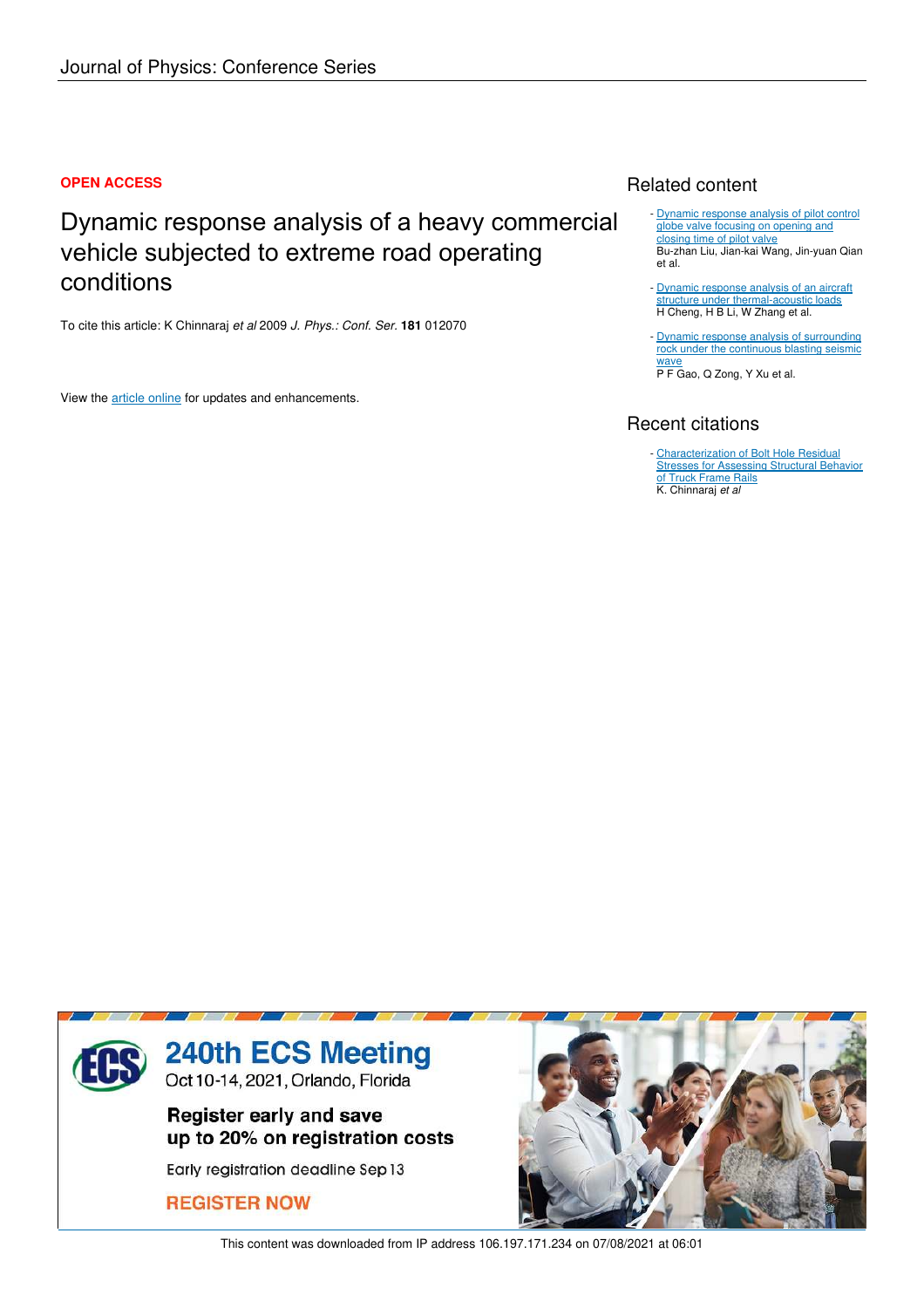# **Dynamic Response Analysis of a Heavy Commercial Vehicle Subjected to Extreme Road Operating Conditions**

# Chinnaraj K.<sup>1</sup>, Dr. Sathya Prasad Mangalaramanan<sup>2</sup> and Dr. Lakshmana Rao C.<sup>3</sup>

<sup>1</sup> Research Scholar, Department of Applied Mechanics, IIT Madras, India

Senior Manager, Computer Aided Engineering, Ashok Leyland Ltd, Chennai, India

<sup>2</sup> Section Head, Advanced Engineering, Ashok Leyland Ltd, Chennai, India

<sup>3</sup> Professor, Department of Applied Mechanics, IIT Madras, India

chinnarajk.alvvc@ashokleyland.com, prasad.alc@ashokleyland.com, lakshman@iitm.ac.in

**Abstract:** Wheel excitations measured on a heavy commercial vehicle by driving it through extreme road operating conditions, are considered as inputs to perform dynamic response analysis in a simulated laboratory and computational environment. From initial modal analysis results using finite elements, critical vehicle frame rail locations are identified for dynamic laboratory strain measurements on a six poster road load simulator that employs dynamic wheel excitations as input. Dynamic stresses calculated from measured strain values are then compared with computationally obtained stress results on each of these locations. This study also points out all geometric locations and vibration modes that may affect the design behavior of the frame members under extreme road operating conditions. The results obtained from this work can be considered for further fatigue life prediction and design optimization of chassis frame rail assembly.

#### **1. Introduction**

In the design of automotive structures, if a structural member is to withstand millions of cycles of dynamic load applications, it is important to understand the dynamic stress-time histories due to repeated dynamic loads caused by uneven, extreme road operating conditions. Traditionally in automotive industry, road load specifications for design, verification and validation tests are directly given by Original Equipment Manufacturers (OEMs), which are generated based on an envelope of generic customer usage profiles [1]. These generic road load specifications in many cases are over specified, often leading to failure modes different from those experienced in field. Therefore, in recent times, the road load specification for a particular vehicle is generated based on real-time road load measurements.

 The direct strain measurement at various frame rail locations by driving the vehicle on an accelerated road-test may be considered as one of the options for evaluating dynamic response of frame rail assembly. However, carrying out physical testing in accelerated test environment may not be feasible in all cases due to reasons such as complexity in instrumentation, driver fatigue and chances for unnoticed failures during testing, etc; Hence a new approach combining experimental and computational methods, is proposed as an efficient and reliable means for the dynamic response analysis of a heavy commercial vehicle in its early development stage. From the dynamic analysis results, durability of automotive structure can also be performed thereof, for any given road operating conditions.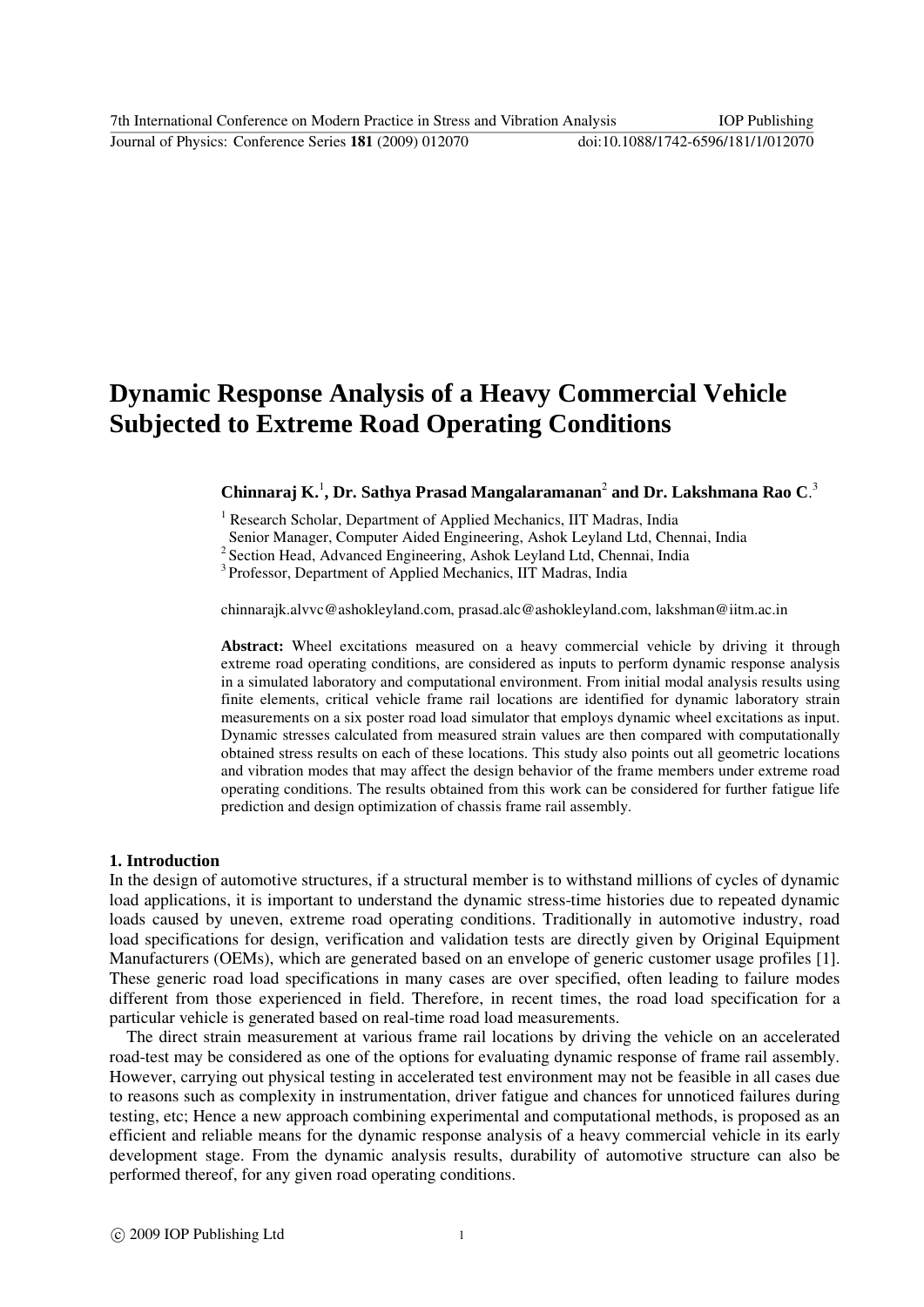In the first step of this approach, a prototype vehicle is used once to capture the road load excitations on extreme road operating conditions. In the second step, road load excitations are filtered and processed for giving it as an input signal for six poster road load simulator and finite element model. In the third step, critical frame rail locations are identified for strain-history measurement based on analytical modal analysis results. In the fourth step, transient dynamic analysis is carried out using modal super position technique to predict dynamic stress histories on the identified frame rail locations. This technique is chosen in the analysis due to its applicability to automotive structures especially when the structural mass is large, the stiffness is low and the frequencies of the operating loads pass through number of natural frequencies of the structure [2]. Finally from the strain history measured from six poster road load simulator, dynamic stress histories are calculated and compared with analytically predicted dynamic stress histories on those critical locations.

#### **2. Structural Response in Time Domain and Vehicle Load Specification**

It has been established that most vehicle loads can be generally described by a stationary random process [3]. Vehicle surface road loads to automotive structures are typically random in nature, as evidenced from Figures 1 to 6. The stationary random process of a vehicle can be easily described in terms of time or frequency domain format. In this work, data obtained in time-domain format is directly considered for carrying out vehicle structural response analysis.

#### 2.1. Structural Response in Time Domain

Equation of motion of a linear automotive structural system, in general, is expressed in matrix format using equation (1). The system of differential equations can be solved directly in the physical coordinate system, corresponding to each load-time step:

$$
[M]\{x(t)\} + [C]\{x(t)\} + [K]\{x(t)\} = \{p(t)\},
$$
 (1)

where  $[M]$ ,  $[C]$ ,  $[K]$  are mass, damping and stiffness matrices, respectively and  $\{p(t)\}\$ is an applied load vector. From the displacement vector  $\{x(t)\}$  obtained by solving the system of differential equations (1), the other transient response variables such as acceleration, strain and stress can be obtained for each time step [4,5].

#### 2.2. Road Load Specification for Six Poster Simulator and Computational Model

The dynamic road load excitations at all wheels are measured by driving the prototype vehicle at a constant speed of 30 km/h, on various test road conditions featuring Belgian Pave, Corrugation, Herring Bone, Setts and Pothole roads. The measured road load excitations in the form of acceleration is then filtered and processed using SoMat Ease3 data processing software [6], before taking it as acceleration input signal to six poster road load simulator for experimental strain measurement, and FE model for numerical simulation.

 In the current work, only a stretch of 10 sec road acceleration data on Belgian pave road representing extreme road operating conditions is considered as input for the ease of handling of huge computational data. Figures 1 to 6 show time history of acceleration profiles measured using accelerometers at all axle ends of prototype vehicle on Belgian pave test track, available in Ashok Leyland Technical Center.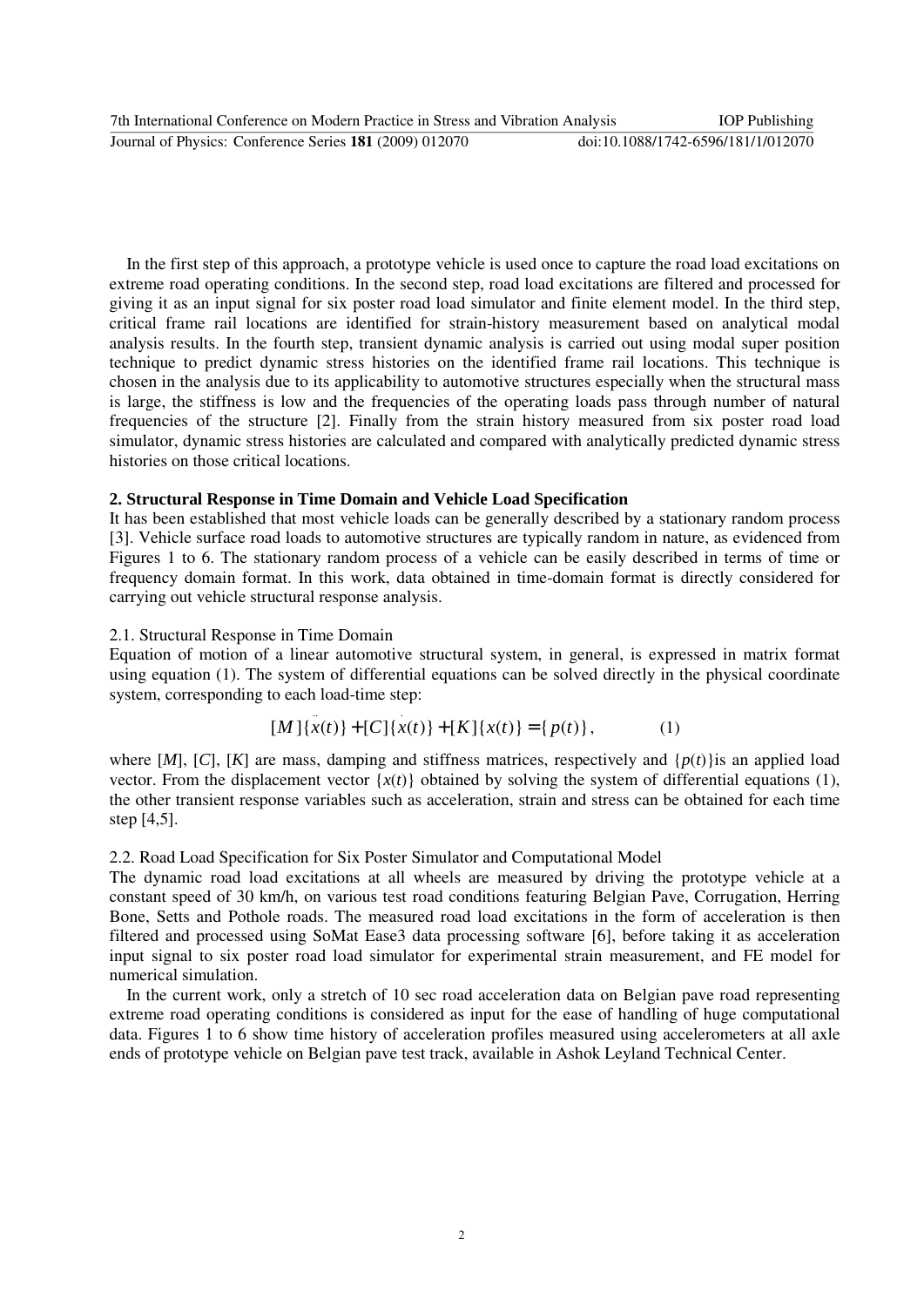Journal of Physics: Conference Series 181 (2009) 012070





Figure 3. Pave Signal on Middle Axle LH Side Figure 4. Pave Signal on Middle Axle RH Side





Figure 1. Pave Signal on Front Axle LH Side Figure 2. Pave Signal on Front Axle RH Side





Figure 5. Pave Signal on Rear Axle LH Side Figure 6. Pave Signal on Rear Axle RH Side

# **3. Computational Analysis**

3.1. Fundamental Vibration Modes and Failure Locations

In order to identify the critical failure locations in load bearing structural members, the truck systems are modeled using finite elements as shown in figure 7. The frame side and cross members are modeled by maintaining smooth flow of shell elements throughout the geometry. Bolt connections in the assembly are simulated by using beam and spider elements. The section and material properties are specified for beam elements to get correct stiffness and realistic mass of bolt joints. While commercial CAD software CATIA [7] is used to model the geometry, Hyperworks [8] preprocessor is employed to mesh the model before taking into MSC Nastran [9] finite element solver.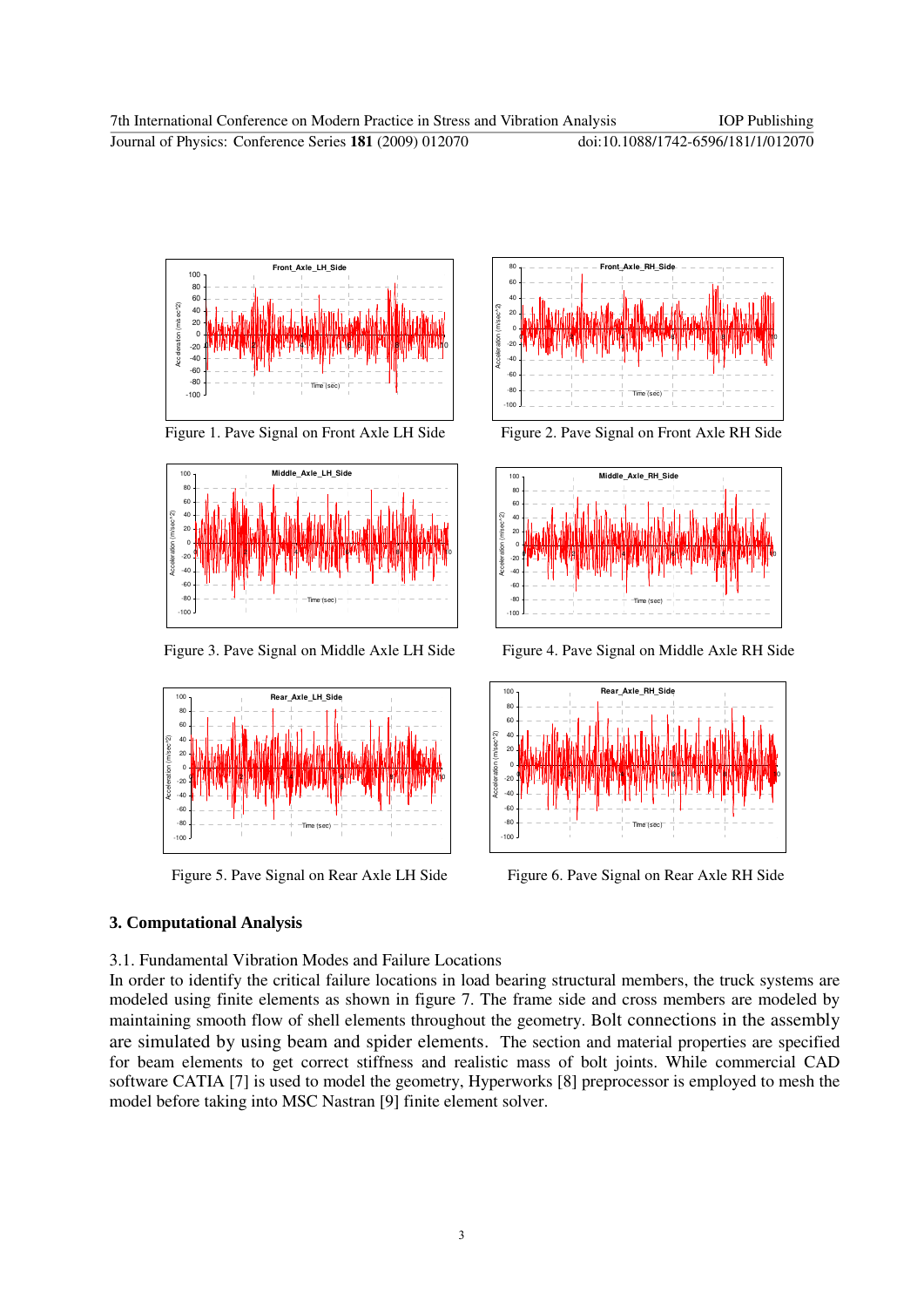

Figure 7. FE Model with Seven Strain Locations and Six Input Locations

 The effect of tyres, leaf springs and bushes are considered in the analysis by measuring the stiffness properties from component tests and idealizing them as linear spring elements in the FE Model. Other non-load bearing structures and major vehicle assemblies such as engine, cab, fuel tank and payload are represented by lumping their respective masses at appropriate center of gravity locations and connecting to relevant bolt holes of load bearing structural members.

 The predicted modal frequencies and mode shapes for the first six low vibration modes by employing MSC Nastran code is shown in figures 8 and 9. From the modal analysis results, seven critical locations are identified, where the presence of residual stresses and high loading stresses are expected.



Figure 8. Fundamental Torsion, Lateral Bending and Vertical Bending Modes  $(1<sup>st</sup>, 2<sup>nd</sup>$  and  $3<sup>rd</sup>$  natural Frequencies - 5.35 Hz, 12.20 Hz and 20 Hz, respectively)



Bending Modes (4<sup>th</sup>, 5<sup>th</sup> and 6<sup>th</sup> natural Frequencies - 22.84 Hz, 25.41 Hz and 39.76 Hz, respectively) Figure 9. Full Cycle Lateral Bending, Combined Torsion & Bending and 1.5 Cycle Lateral

These identified frame rail locations are strain gauged using  $45^{\circ}$  strain rosettes to experimentally measure the strain-history on six poster road load simulator.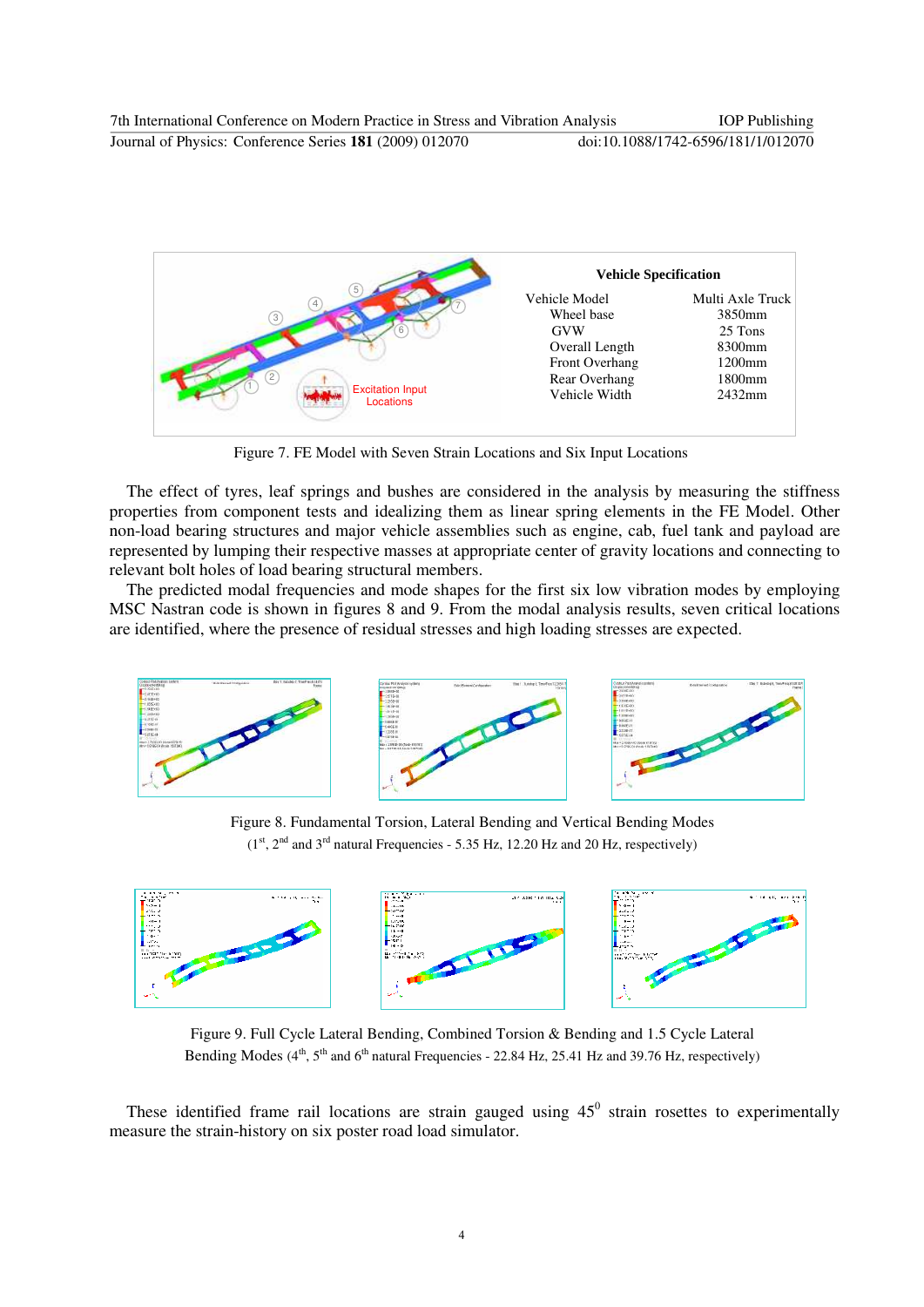#### 3.2. Computational Transient Response Analysis

The finite element model used in modal analysis is supplemented with appropriate constraints and degree of freedoms for giving excitation load in vertical direction on all six wheel locations. Apart from vertical road load excitations, inertia loads of major assemblies are taken into consideration by applying mass and mass moment of inertia of all assemblies at its corresponding center of gravity locations. While the direct transient analysis is not feasible for automotive applications as it uses prohibitive computation time and needs considerable amount of memory to store output results, the modal superposition approach, is used for carrying out dynamic analysis.

 Modal superposition approach is an effective technique to obtain the transient response of any structure. This approach evaluates stress histories by linearly combining the modal participation histories of each mode of interest, with the corresponding modal influence coefficient as obtained from the modal analysis. While using this technique, two important parameters that need to be considered are the number of modes to be extracted and accounted for, and the size of the time step to be used when obtaining the participation histories.

## **4. Experimental Analysis**

Figure 10 shows the six poster road load simulator available in Ashok Leyland Technical Center. It consists of 6 identical vertical load modules using servo hydraulic actuators fitted with precision hydrostatic bearings, providing the support to reproduce any vertical road surface events accurately in laboratory environment. Using this simulator, any road simulations such as durability tests could be easily performed on 6 wheel vehicles up to 600 KN GVW (Gross Vehicle Weight). Besides durability tests, it is also used to test vehicles for squeaks and rattles; evaluate the ride behavior of different vehicles with a set of standard road profiles and test vehicles as they roll off the production line.

 For vehicle road load simulation using this system, the actual road surface events on vehicle wheels are measured using accelerometers or string potentiometers for displacements. The measured signals are then analyzed and digitized in terms of actuator displacements using remote parameter control software before feeding into servo-controller of the simulator to execute vehicle simulation test.



Figure 10. Six Poster Road Load Simulator

 In the laboratory experiments, the identified critical frame rail locations from analytical modal analysis are strain gauged using  $45^{\circ}$  strain rosettes to measure dynamic strain histories on six poster road load simulator. Experimentally measured and processed 10 sec Belgian pave road load data is given as input to six poster simulator and corresponding strain time histories with sampling rate of 100 Hz are recorded on those identified frame rail locations.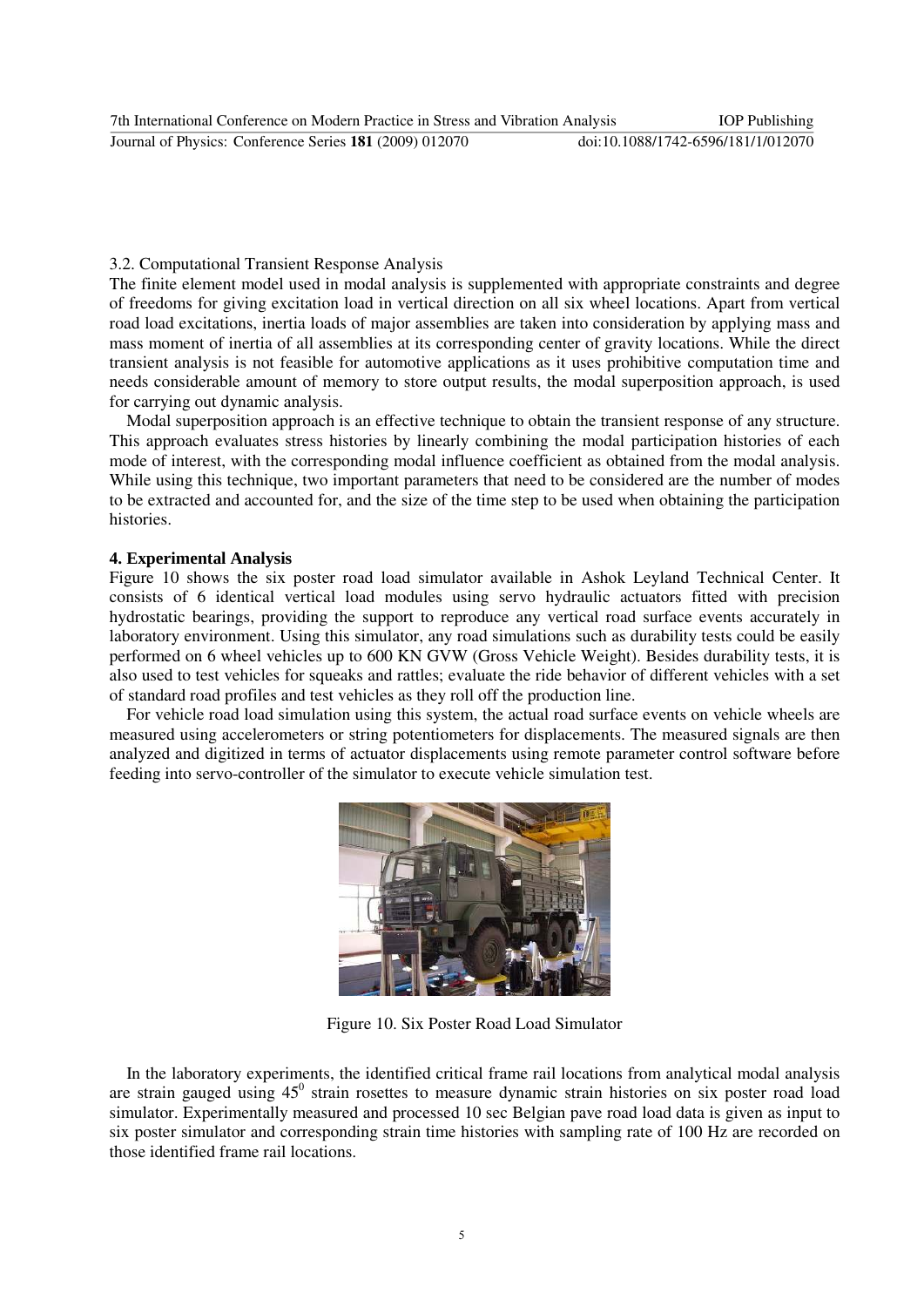From the measured dynamic strain histories, the dynamic stress histories are calculated and compared with the computationally obtained dynamic stress histories at all critical frame rail locations.

#### **5. Comparison of Experimental and Computational Results**

The comparison of dynamic stress values obtained from road load simulator measurement and computationally predicted stress values on all identified locations are shown in Figures 11 to 17.



Figure 11. Experimental vs. Computational Dynamic Directional Stress at Location 1



Figure 12. Experimental vs. Computational Dynamic Directional Stress at Location 2



Figure 13. Experimental vs. Computational Dynamic Directional Stress at Location 3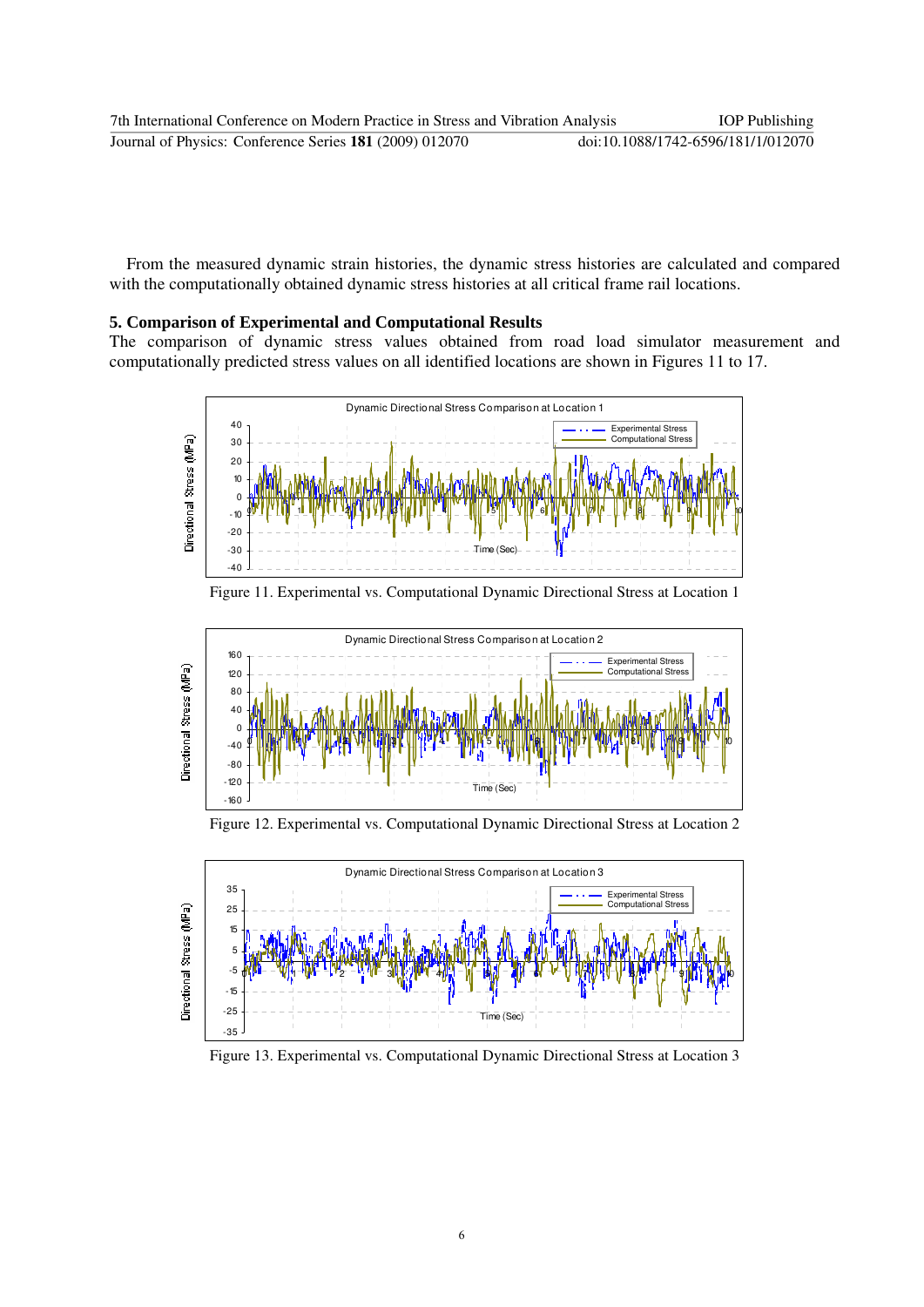

Figure 14. Experimental vs. Computational Dynamic Directional Stress at Location 4



Figure 15. Experimental vs. Computational Dynamic Directional Stress at Location 5







Figure 17. Experimental vs. Computational Dynamic Directional Stress at Location 7